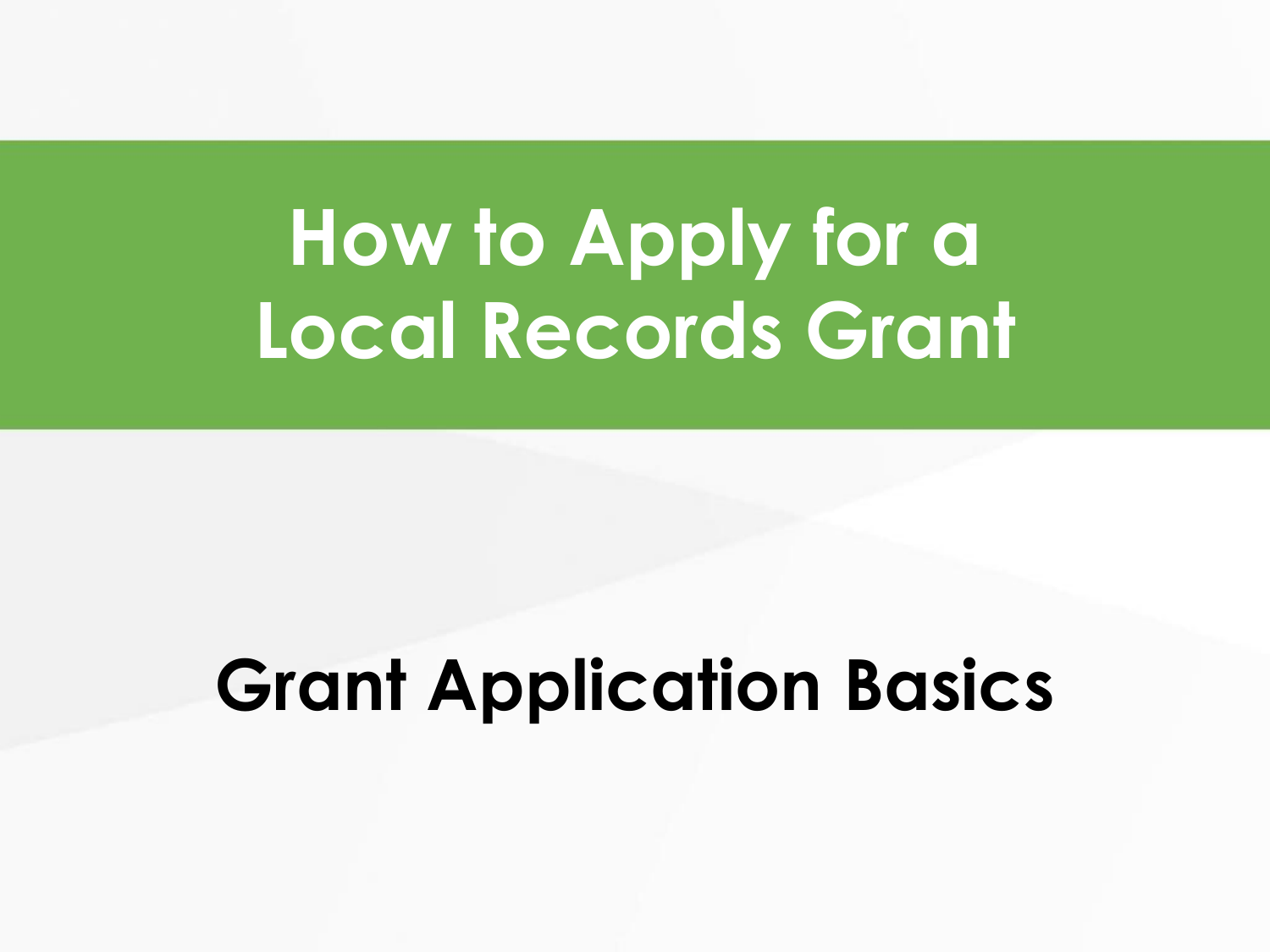

#### Provide financial assistance to alleviate the burden of **public disclosure** and **records retention compliance**.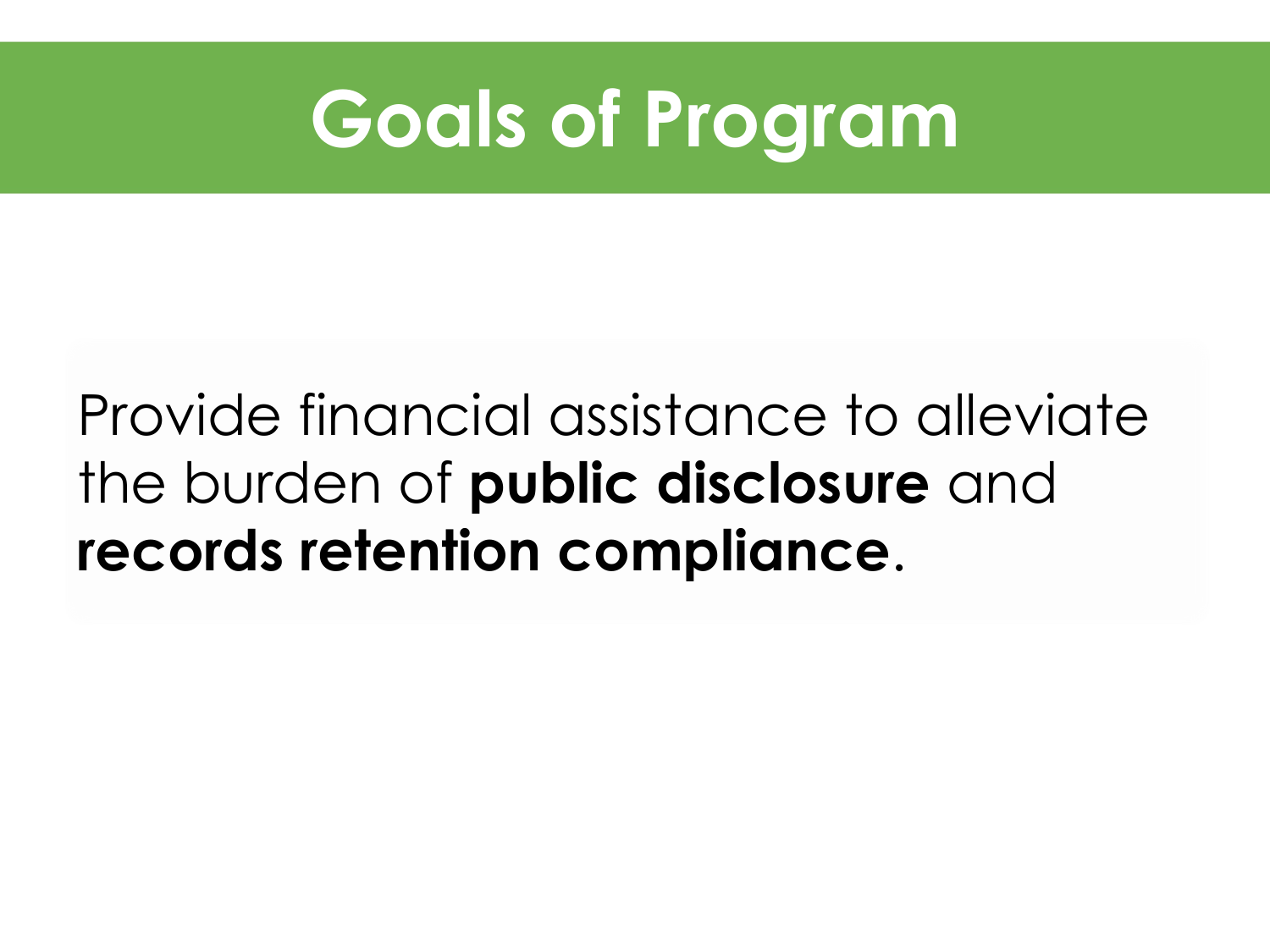#### **About Chapter 434-670 WAC**

### **Funding for the Program**

County auditor surcharge of one dollar for each document recorded.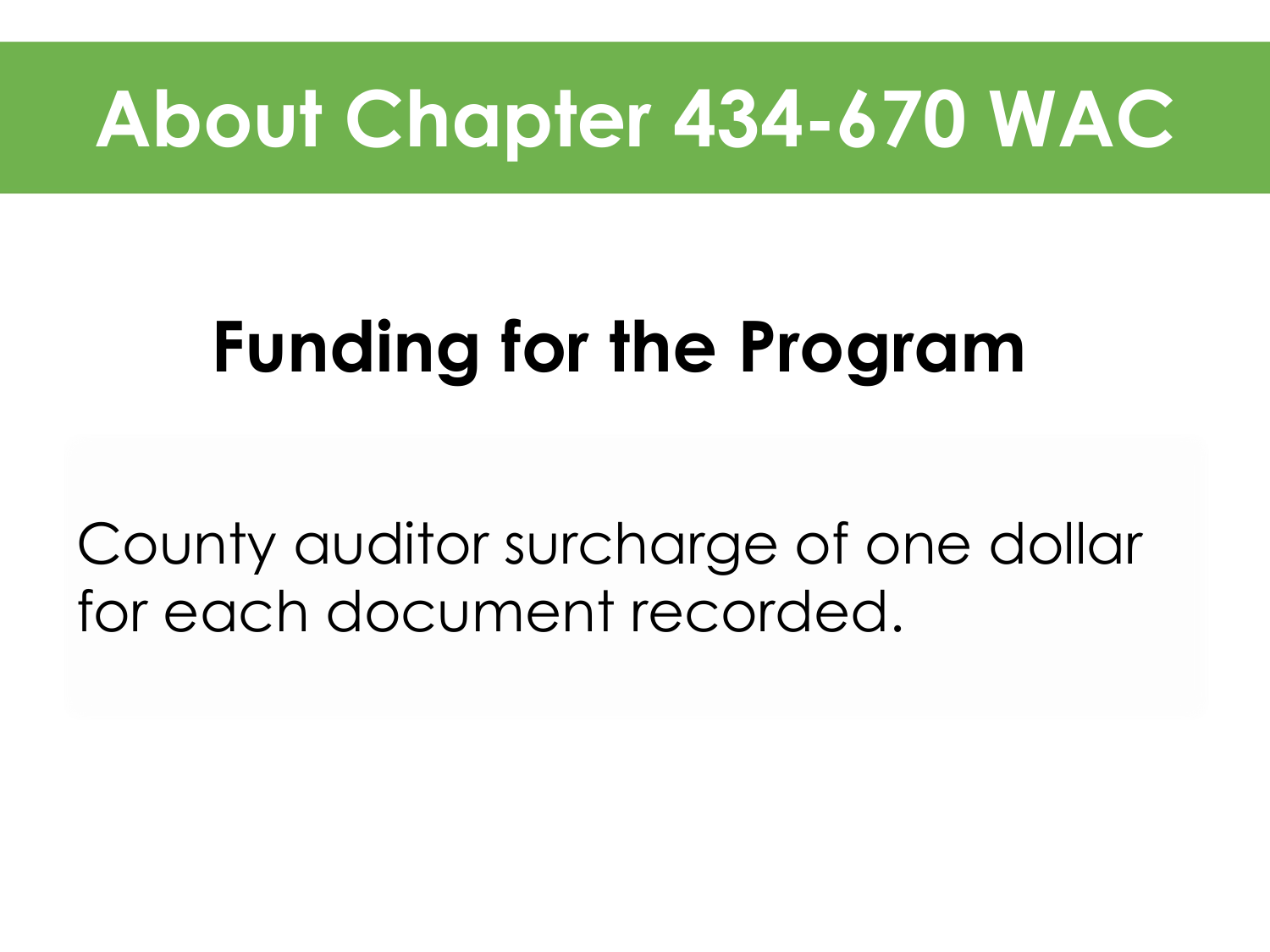### **Who Can Apply?**

### **Local Government Organizations**

- Cities and towns
- **Counties**
- School districts/ESDs
- **Special purpose districts**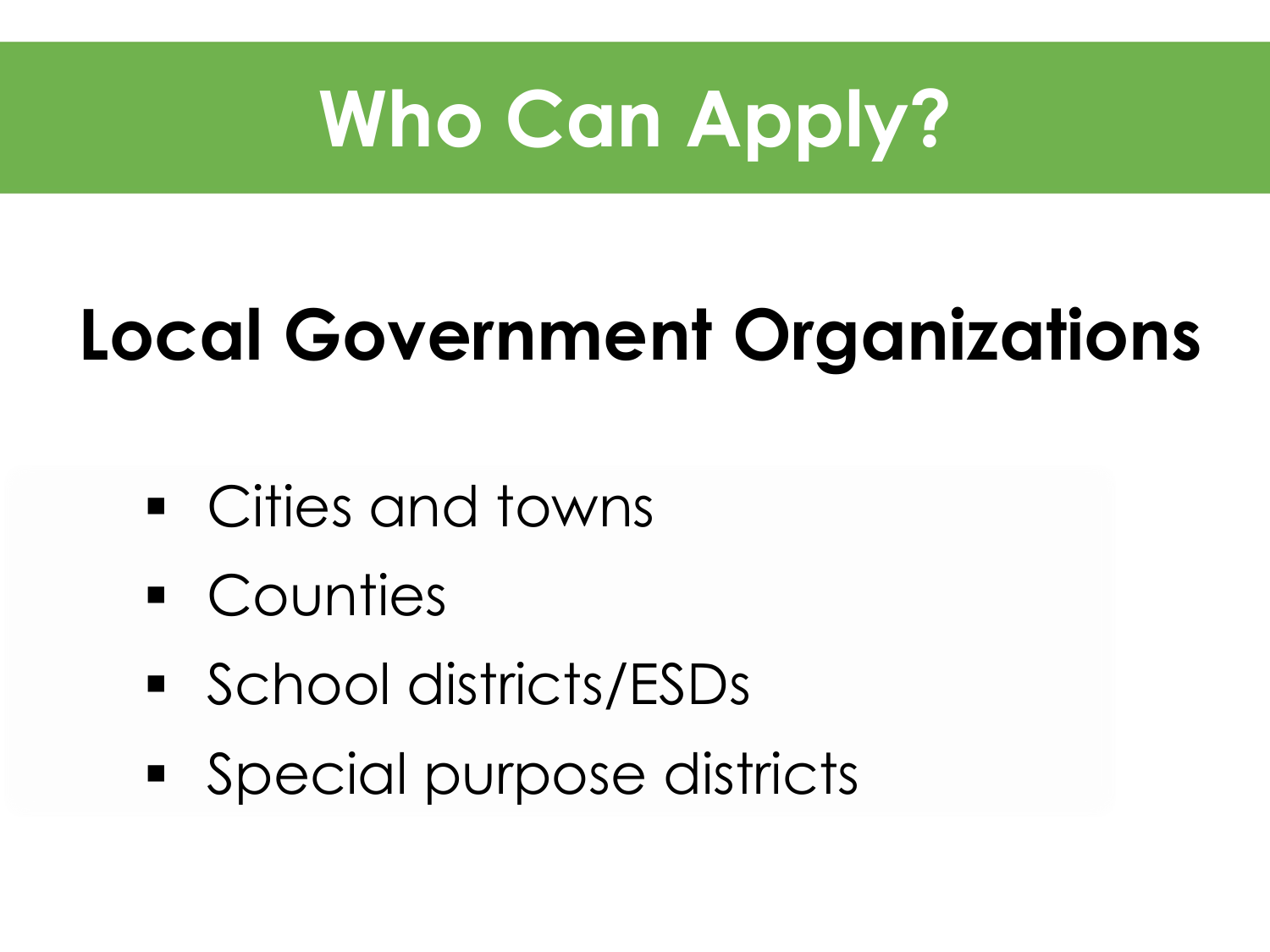

# **Organizing the File Room Digital Imaging Technology Tools**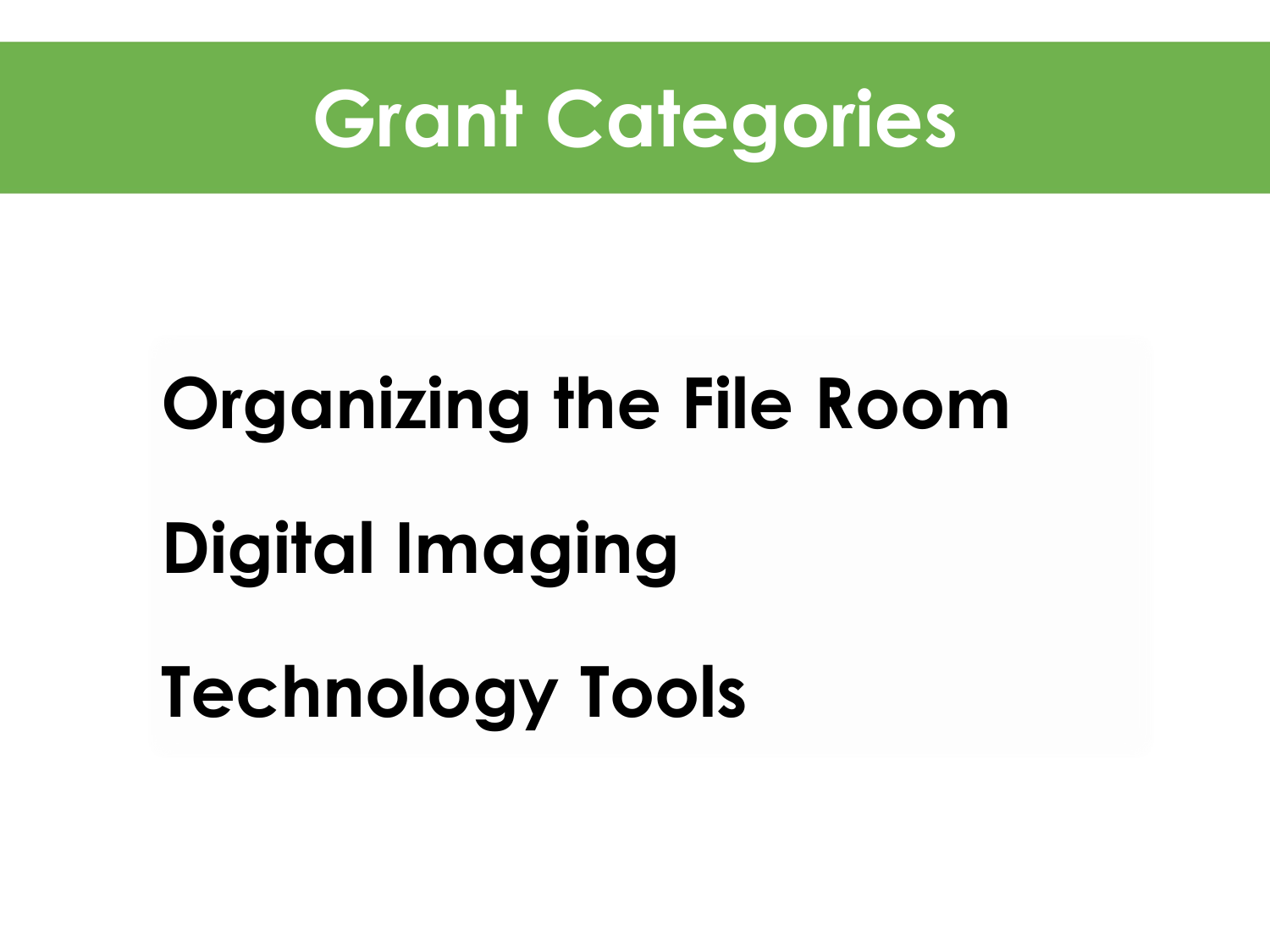### **Organizing the File Room Grants**

Inventory and organize agency paper records; destroy/transfer what is no longer required to be kept; create plan to improve access to and manage records *going forward!*

Appropriate Applicants Appropriate Uses



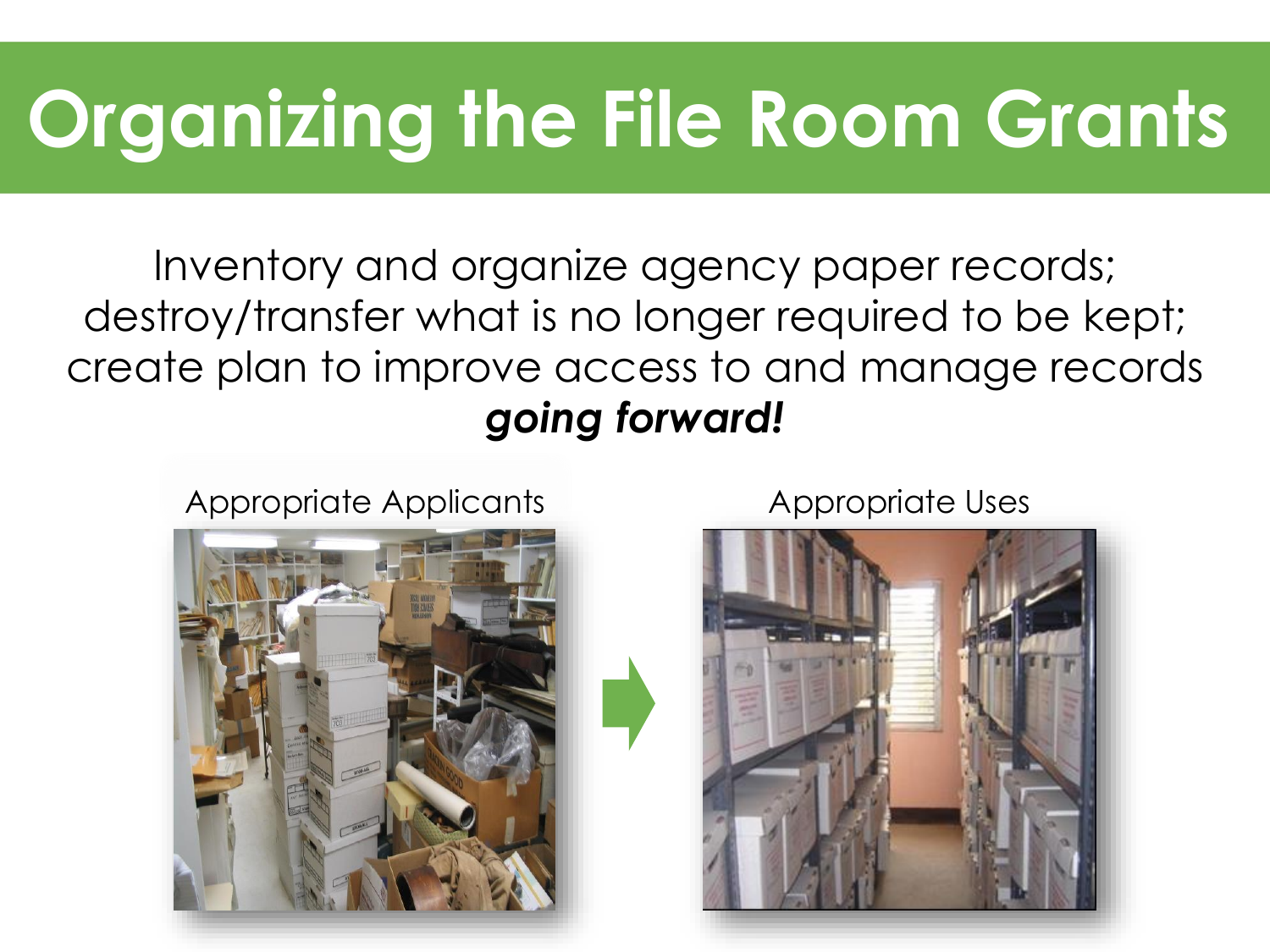### **Organizing the File Room Grants**

#### **Covered Costs**

- All-metal file cabinets
- **All-metal shelving**
- **New temporary staff**
- **Part-time staff project hours**
- **Records destruction services**
- **NSA records boxes**
- **Supplies necessary for project**

#### **Non-Covered Costs**

- Capital improvements to buildings
- **Equipment nonessential to the project**
- **Fire-proof cabinets**
- **Generic banker's boxes**
- **•** Overtime for existing staff
- **•** Paper shredders
- **Pressboard shelving/wood shelving**
- **Projects already completed**
- **Records management consultations**
- **Scanners/laptops/hardware**
- **Maximum Award: \$20,000** Scanning or Imaging Services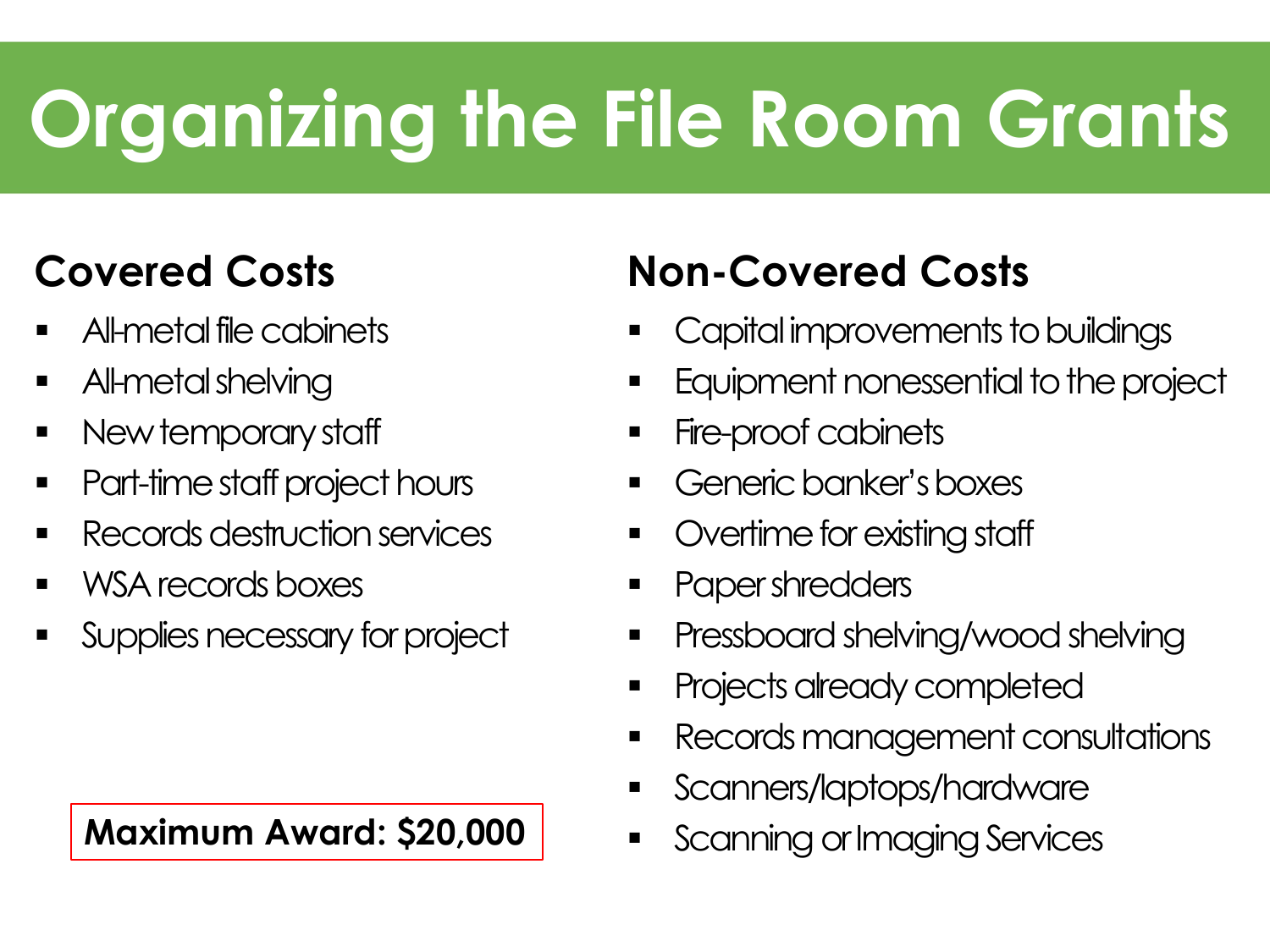### **Digital Imaging Grants**

#### Scan and index a *backlog of paper records*  to improve access, management, search and disclosure of records

Appropriate Applicants Appropriate Uses

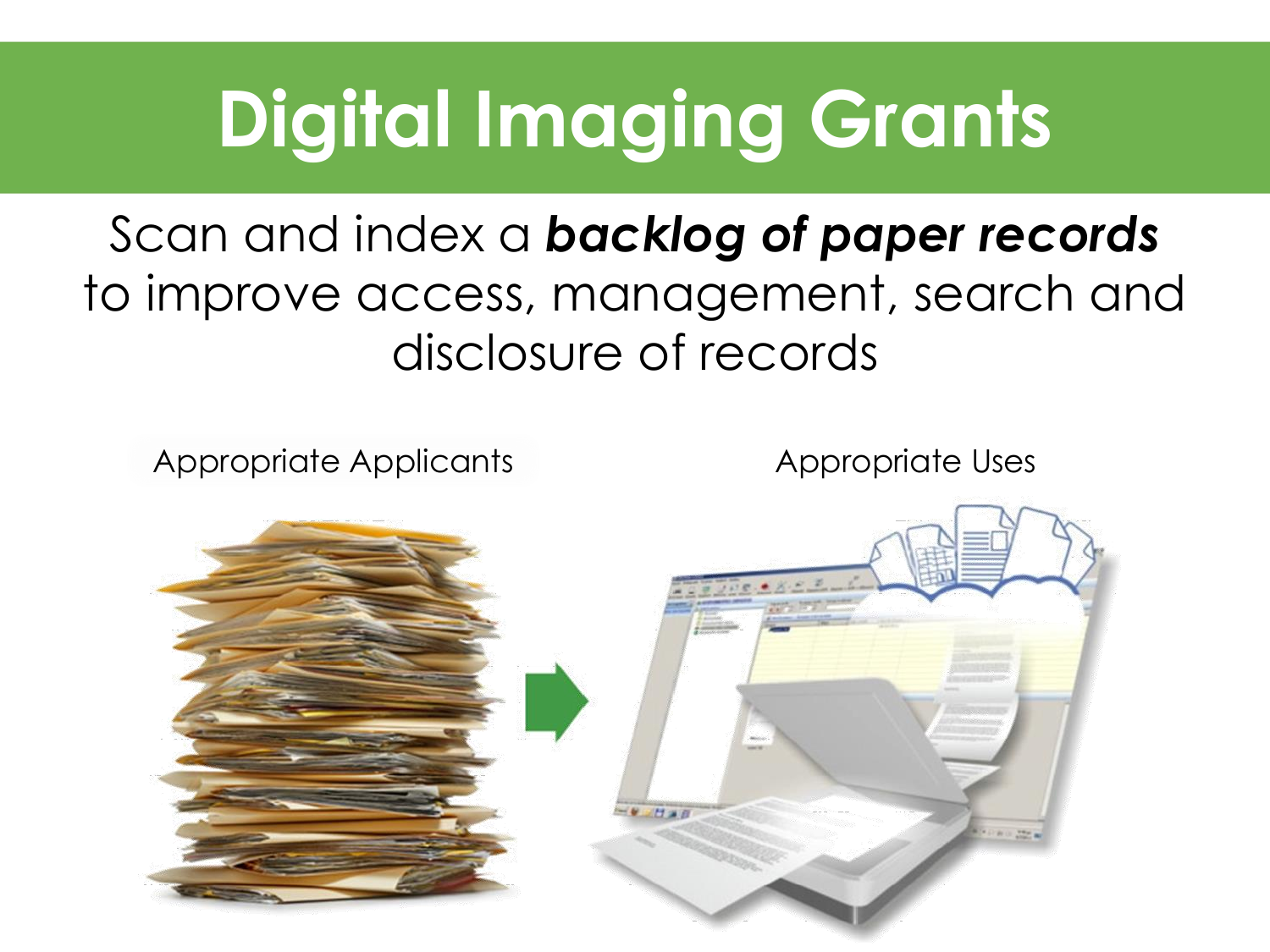### **Digital Imaging Grants**

#### **Covered Costs**

- **Scanning and indexing** services done by
	- WSA Imaging Services
	- $\checkmark$  Private Vendor
- **Ideal candidates:** 
	- *Archival* records or records with *long-term* retention requirements
	- **Filte Setular Frequested** records

#### **Non-Covered Costs**

- **In-house scanning projects** *(see Tech Tools Grant)*
- Staff time to prepare records for digitization
- **Software/hardware for** managing digitized records
- **Storage for digitized** records

**Maximum Award: \$50,000**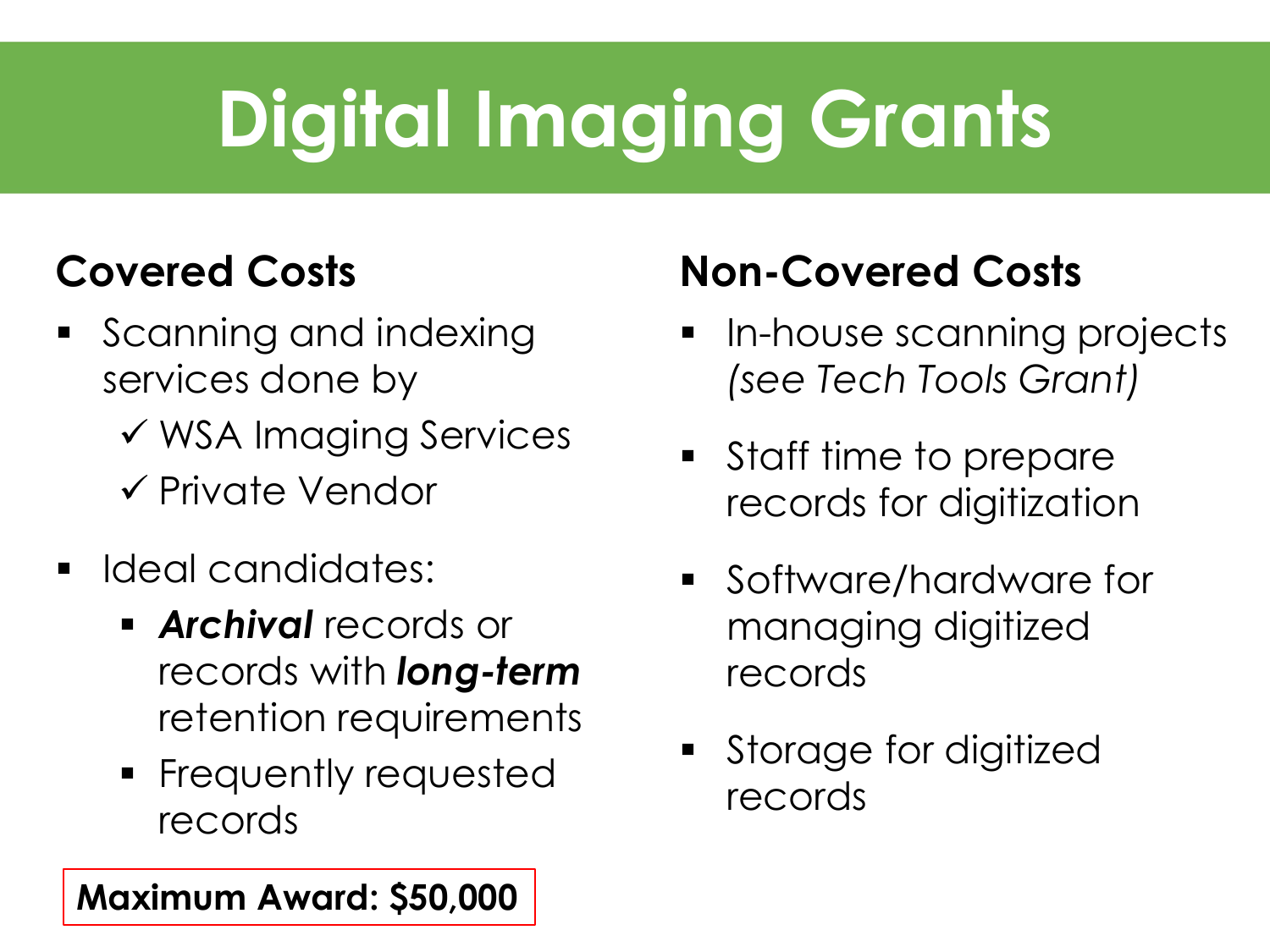#### **Digitization: Factors Affecting Costs**

#### Variety • Obstacles • Content • Access





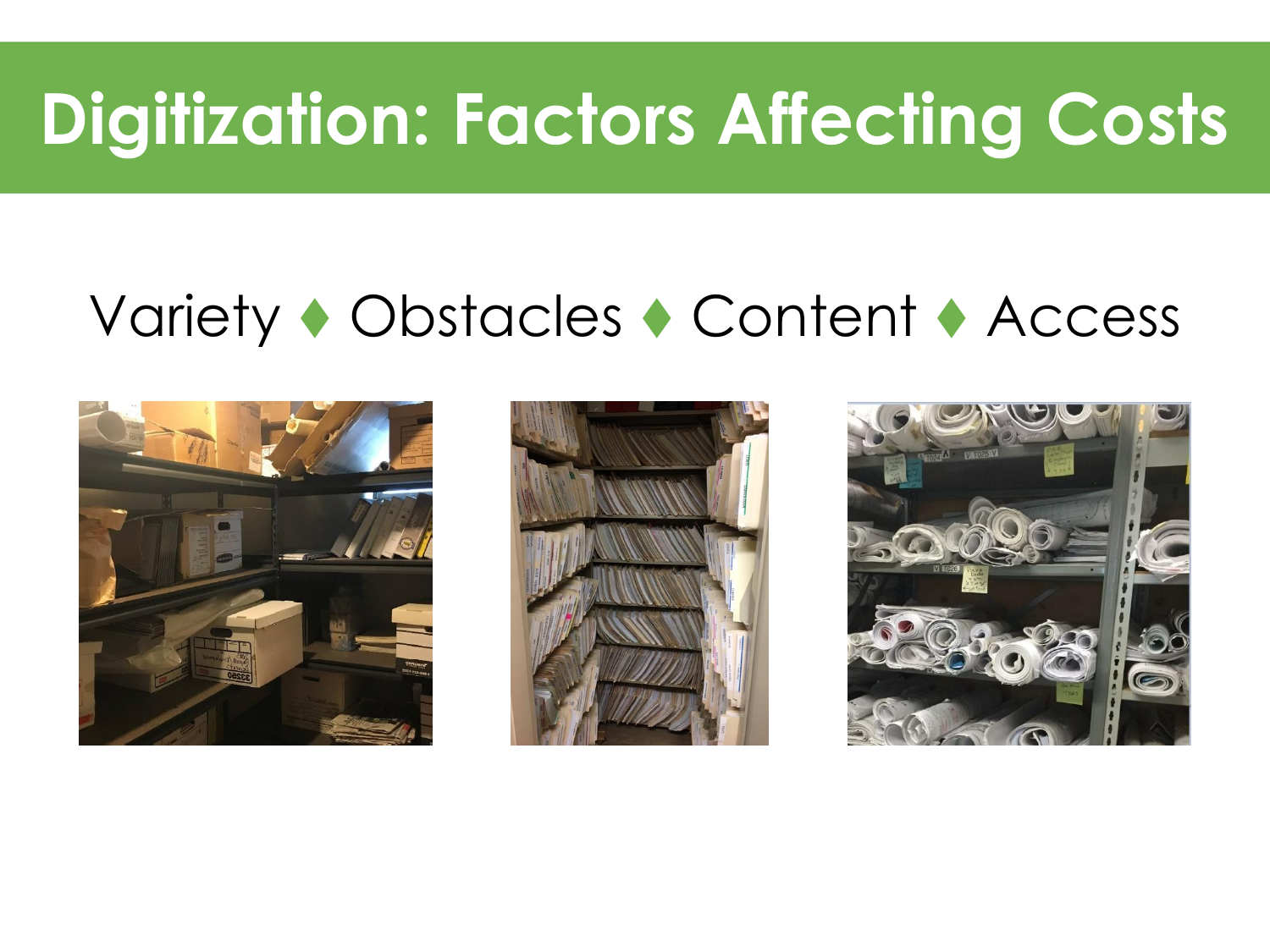### **Technology Tools Grants**

Purchase and install hardware/software to address the capture, management, and/or disclosure of records *going forward*

Appropriate Applicants Appropriate Uses





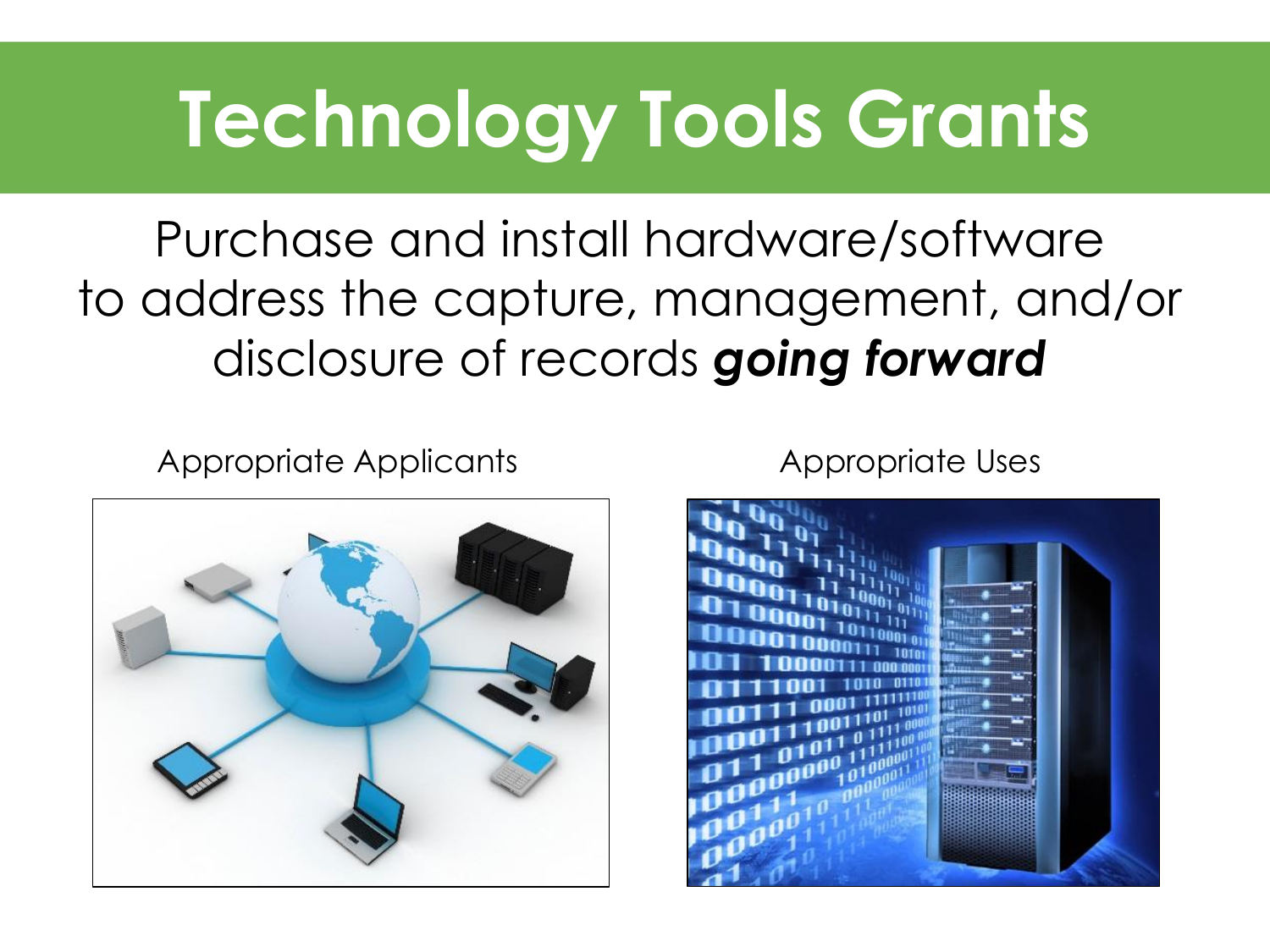### **Technology Tools Grants**

#### **Covered Costs**

- **Software purchase and** implementation
- **Hardware purchase** and installation



#### **Non-Covered Costs**

- **Ongoing subscription fees**
- Scanning backlog *(see Digital Imaging Grant)*
- **Reimbursement for work** already completed or already under contract
- Equipment nonessential to the project

**Maximum Award: \$30,000**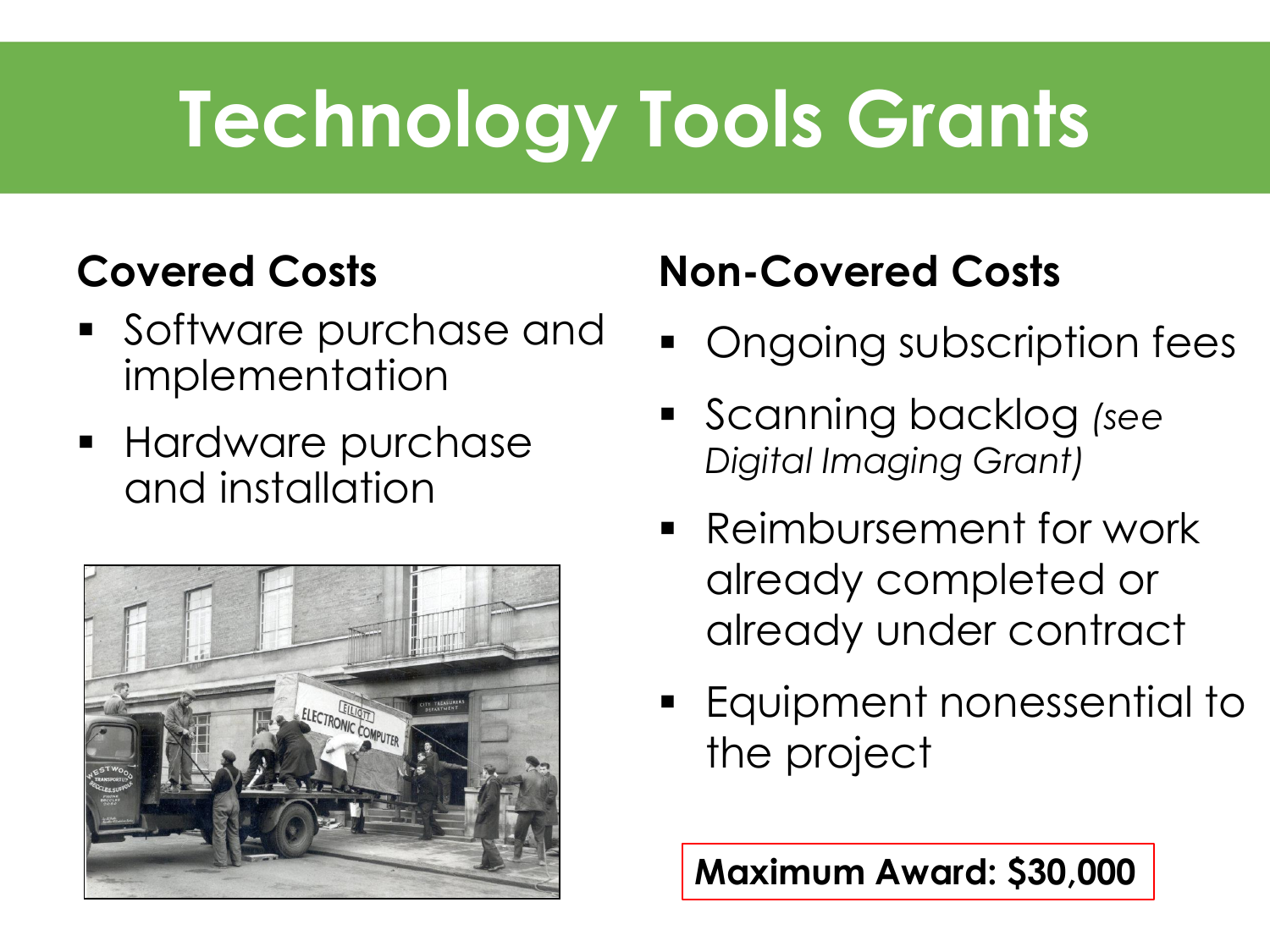#### **Questions to Consider**

- 1. What is the **problem** you want to fix? How does it affect your agency's ability to:
	- Respond to records requests in a timely manner;
	- **Redact confidential content;**
	- **Track records requests;**
	- Capture and manage records going forward?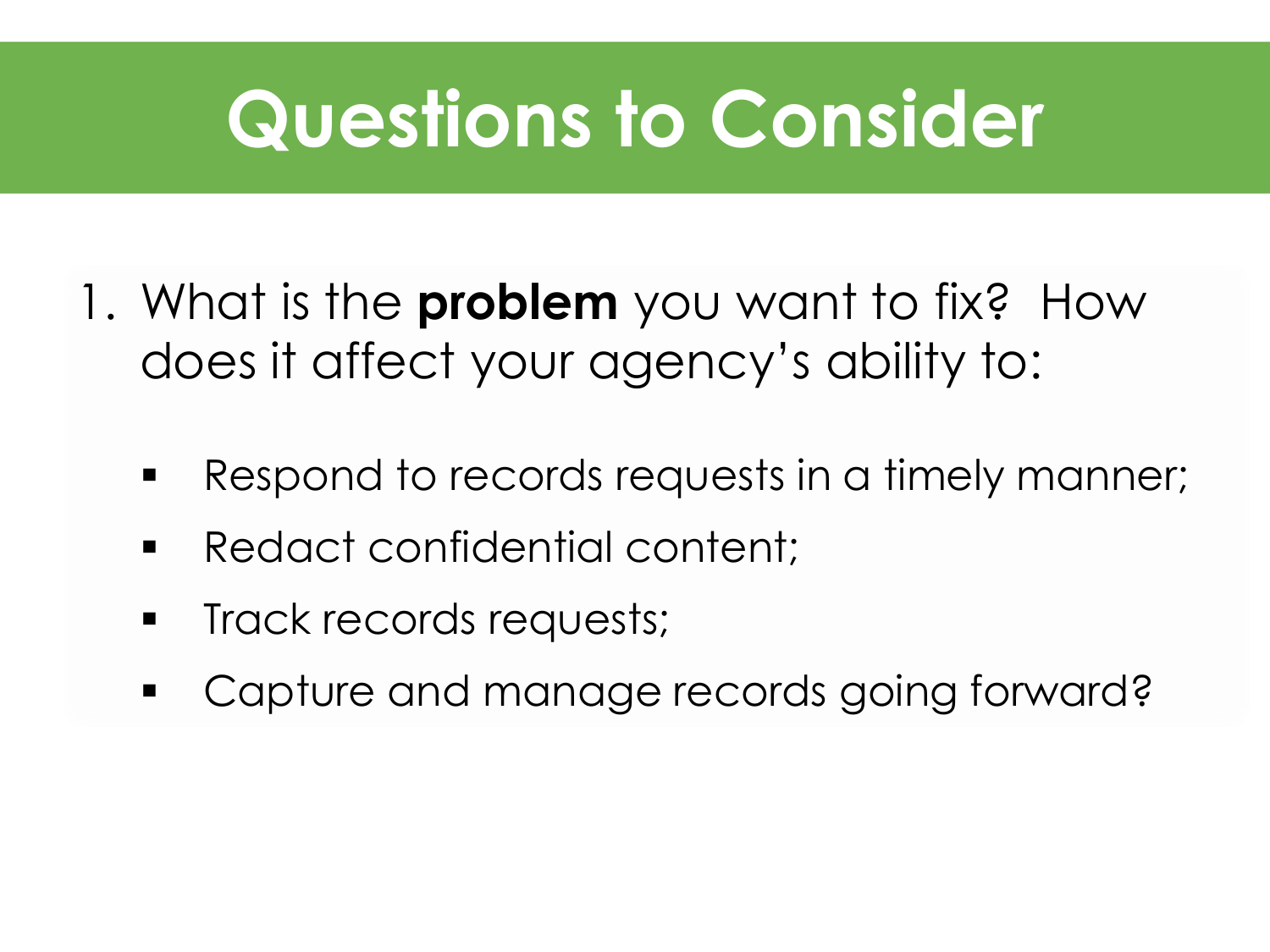### **Questions to Consider**

#### 2. What is your proposed **solution?**

- What are the steps to the project?
- **Who will perform the work?**
- **Have you discussed it with the Archives?**
- What are the project costs? **(Get and include quotes/estimates)**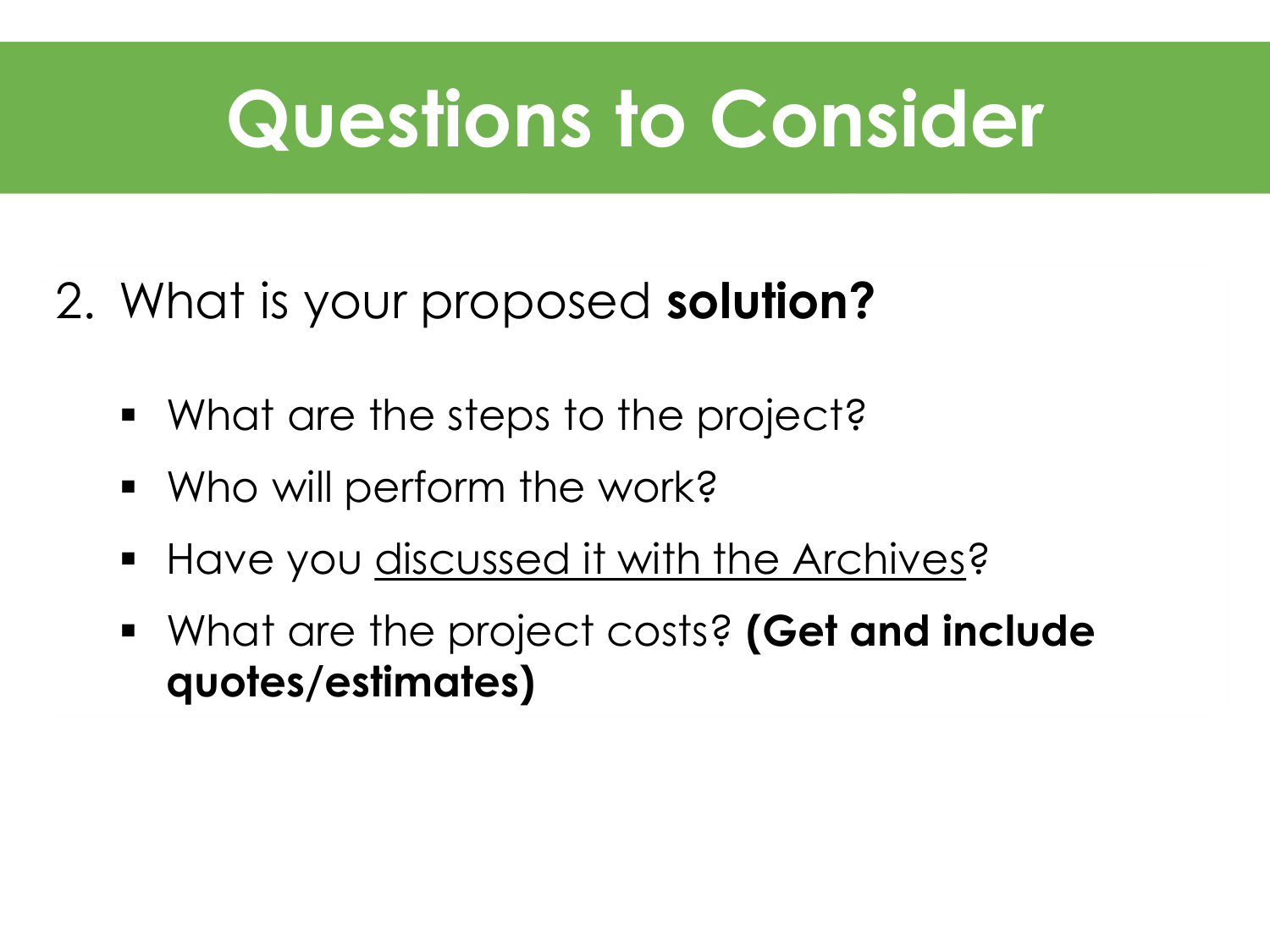### **Questions to Consider**

- 3. How will your project fix the problem? What are the **results** and are they **sustainable**?
	- Can project be completed by the end of the grant period?
	- **How will you know whether the project is successful** in solving the problem?
	- **How will you meet ongoing costs once the project** is completed?
	- What is the agency's plan going forward?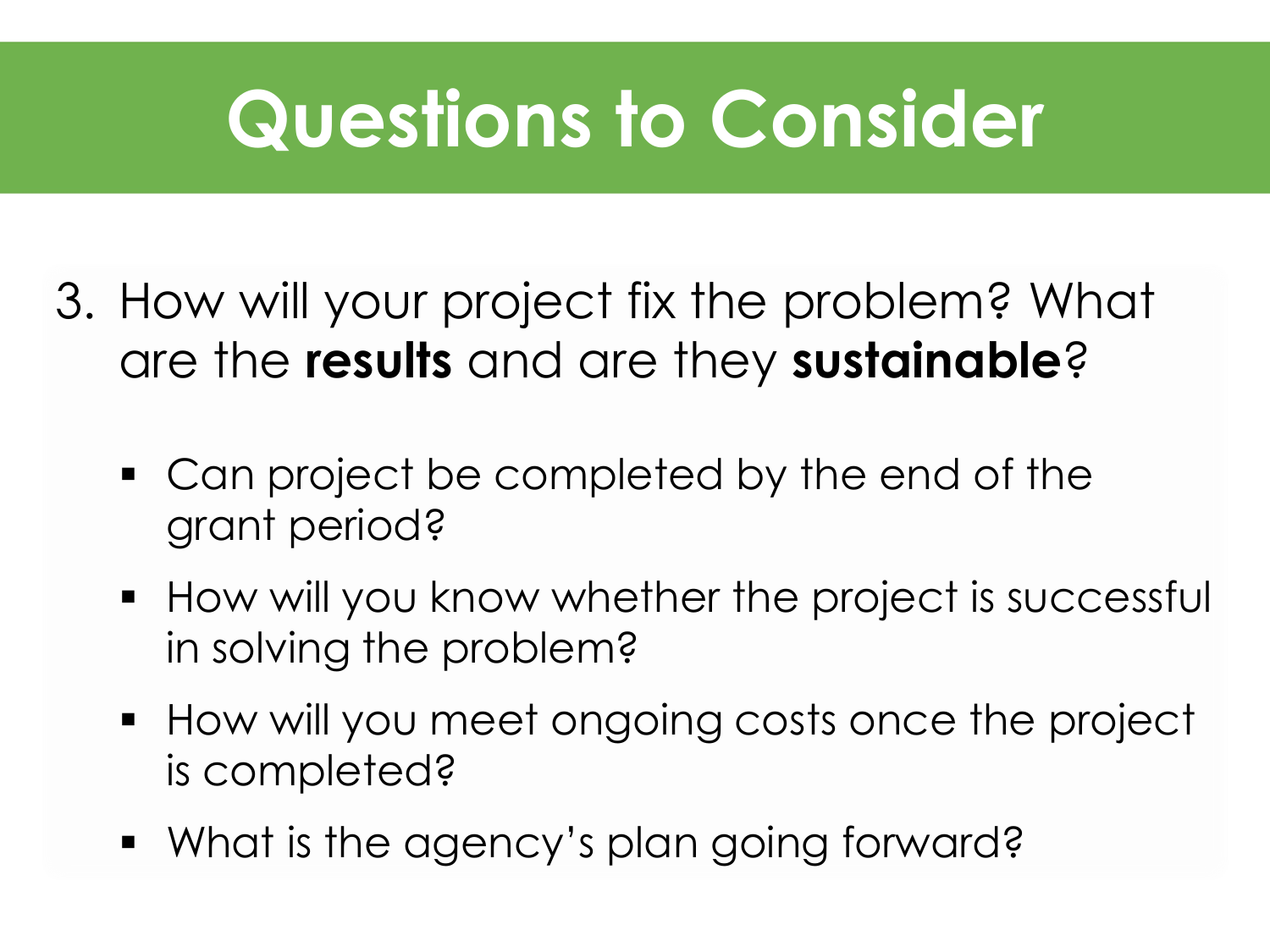### **Grant Program Timeline**

- **Grant application period opens**
- **Archives Oversight Committee meets to review and** develop recommendations for funding
- **Final review and approval by Secretary of State**
- Grant awards announced
- **EXECUTE: Archives staff works with awardees to finalize** contracts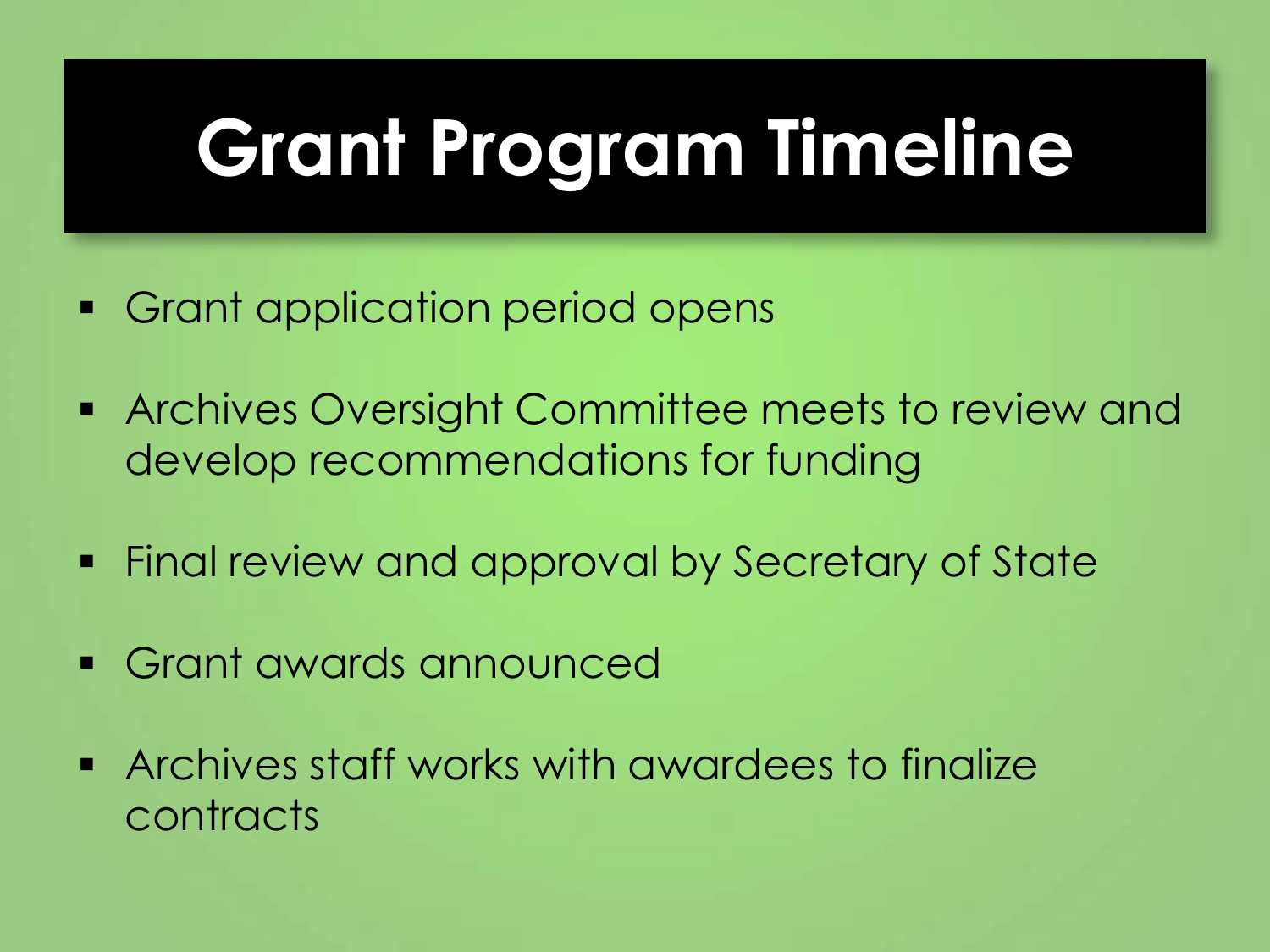### **Grant Program Process**

During selection process, preference will be given to:

- Applicants with a demonstrated need
- **Projects which improve public records retention,** records management, and public disclosure
- **Smaller agencies**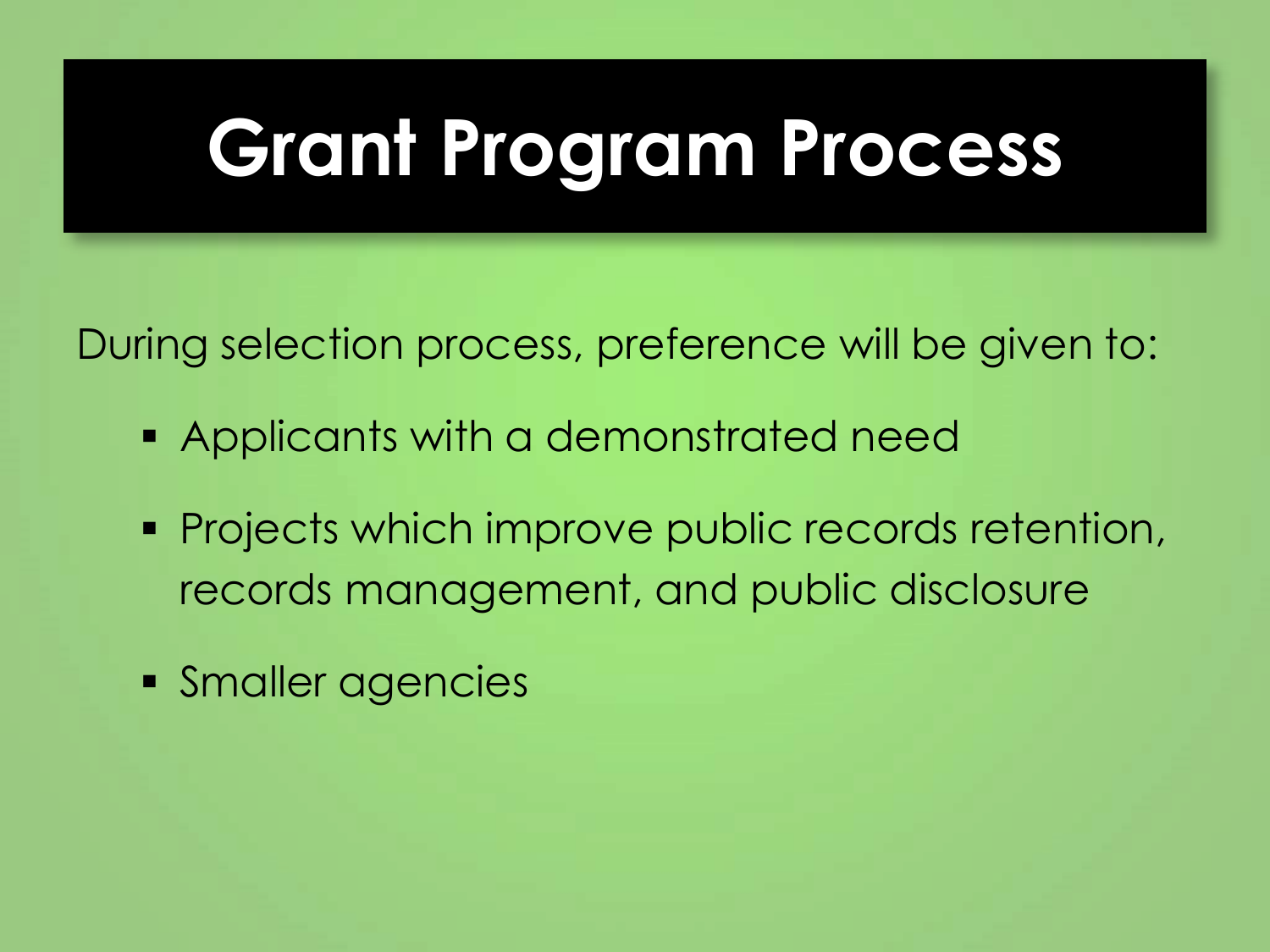### **Grant Fund Disbursement**

How will grant funds be disbursed?

- Grant program is operated on reimbursement basis
- Awardees purchase products/services as outlined in approved award; receive reimbursement after completing the terms of the contract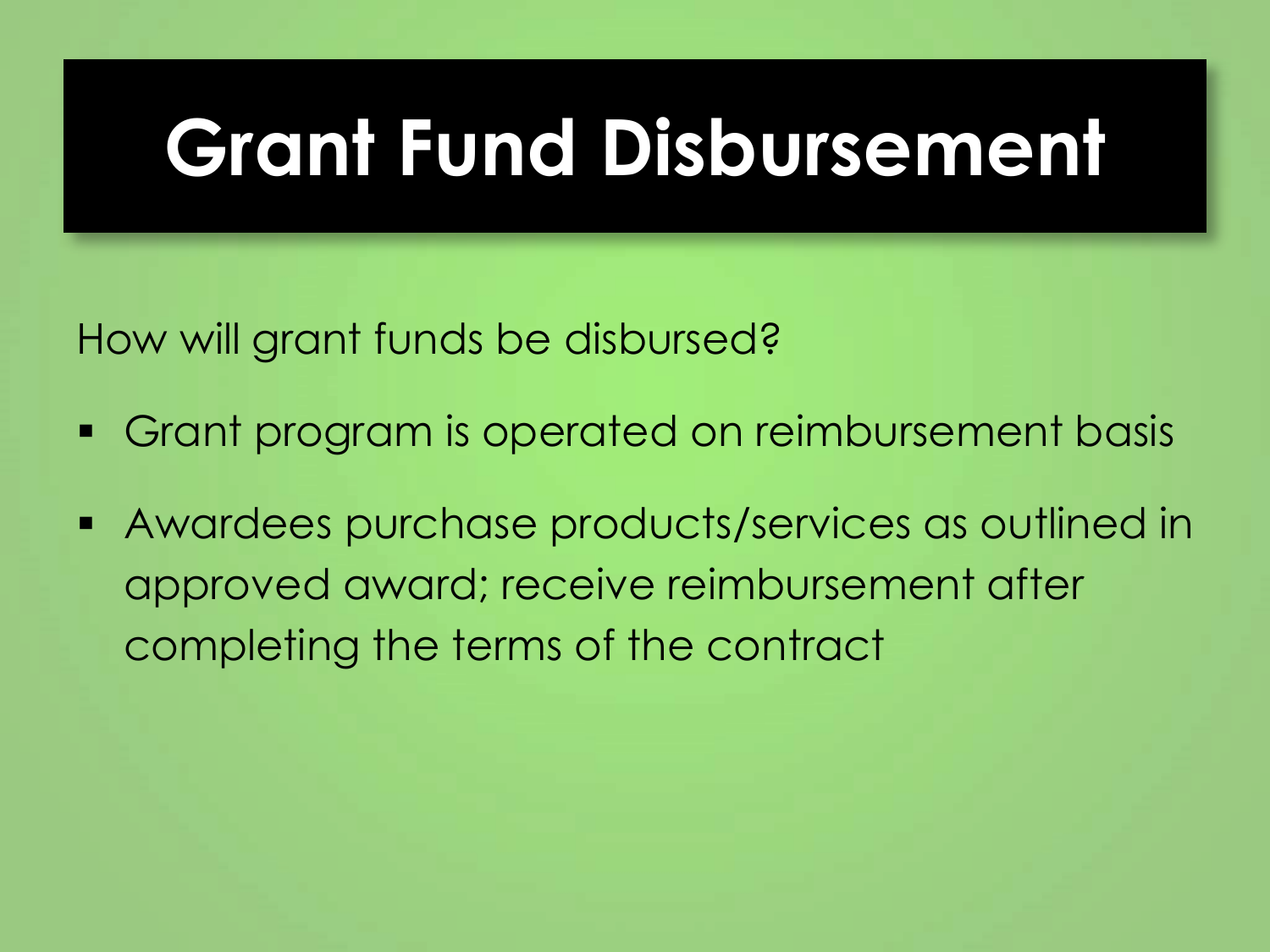## **Steps to Apply**

#### **Visit:**

https://www.sos.wa.gov/ [archives/recordsmanag](https://www.sos.wa.gov/archives/recordsmanagement/local-records-grant-program.aspx) ement/local-recordsgrant-program.aspx

**Questions?** Phone: (360) 586-4901 [recordsmanagement@](mailto:recordsmanagement@sos.wa.gov)  sos.wa.gov

#### **Stay Informed:**

Subscribe to Local [Government Updates](https://listserv.sos.wa.gov/scripts/wa-SOSWA.exe?SUBED1=LOCAL_GOVERNMENT_RECORDS_UPDATES&A=1) 

to receive updates on grant program (as well as records retention schedules, training opportunities, and records management advice)